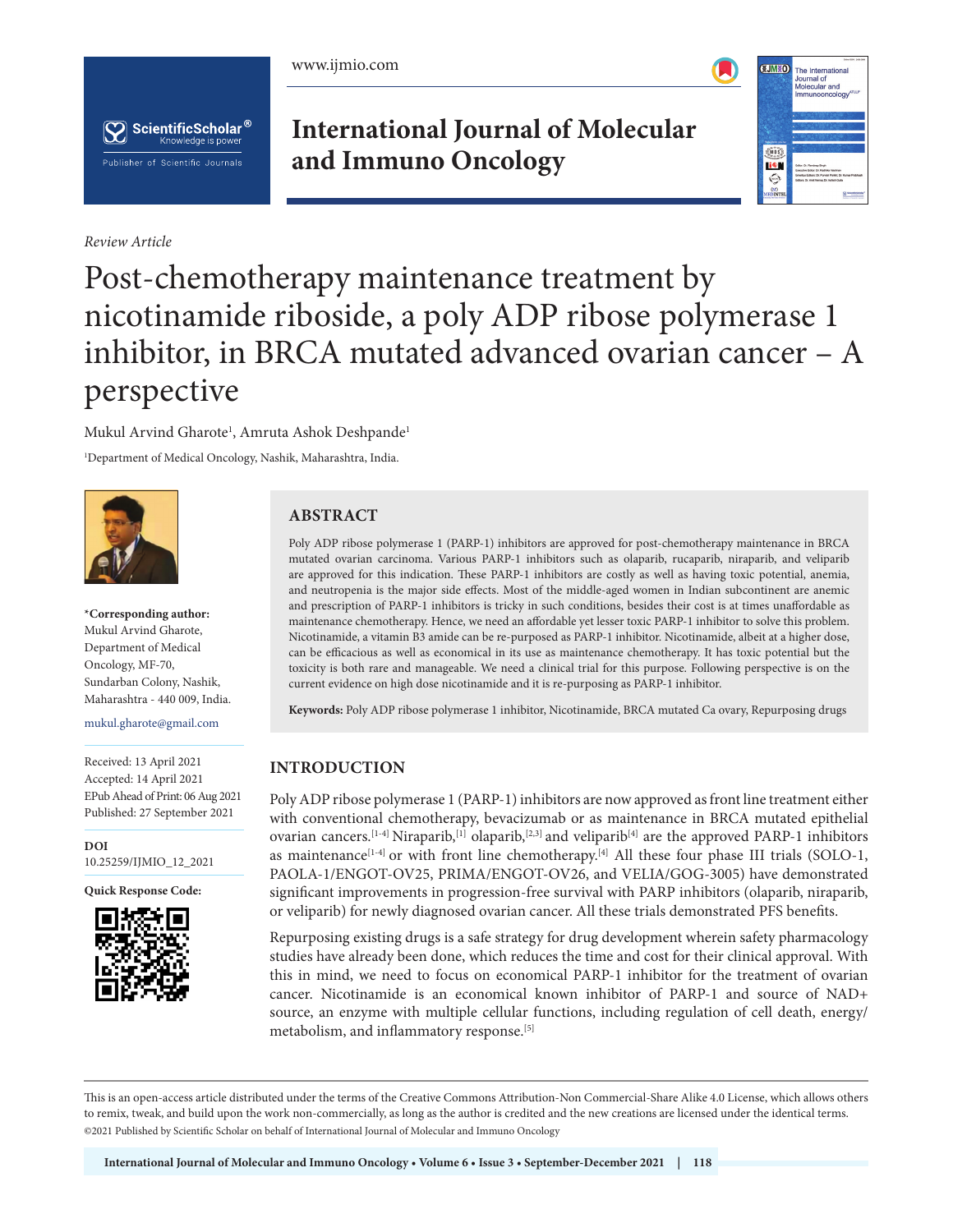#### **NICOTINAMIDE AS ANTINEOPLASTIC AGENT**

Regarding its antineoplastic activity, nicotinamide is studied to sensitize human breast cancer cells to cytotoxic effect of cisplatin.[6] Nicotinamide, which is similar to FDA-approved olaparib and rucaparib<sup>[7]</sup> and a source of NAD+ and PARP-1 inhibition helps in inhibition of single-strand break DNA repair by base excision DNA repair mechanism.

#### **ARCON**

This phase III trial may have failed in achieving its primary goal, but the failure can be attributed to the low dose of radiation when combined with carbogen and nicotinamide.[8] This trial established a fact that nicotinamide enhances radiation-induced cell damage when used with carbogen. This clinical fact, especially in the hypoxic condition, is basically due to nicotinamide being a source of NAD+, which reduces hypoxia-inducible factor, which causes radiation and chemoresistance. Nicotinamide showed decreased chemoresistance in various pre-clinical trials [Table 1]. Another phase III randomized trial of nicotinamide for skin cancer prevention proved that nicotinamide was safe and effective in reducing new nonmelanoma skin cancers and actinic keratoses in high-risk patients.[9]

Nicotinamide, when given at a high dose 60 mg/kg with carbogen inhalation, increased 5 FU deliveries to colorectal metastasis in liver.[10] Based on current evidences, nicotinamide can be repurposed as antineoplastic drug, for chemoprevention and as an adjunct to conventional  $chemotheray<sup>[11]</sup> Nicotinamide, in a pre-clinical study$ done on human leukemia cell lines, enhanced inhibition of telomerase by nilotinib through PARP-1 inhibition.<sup>[12]</sup>

Following is the list of pre-clinical clinical trials of high-dose nicotinamide in cancer chemotherapy.

### **NICOTINAMIDE – MECHANISM OF ACTION**

Nicotinamide is chemically part of the coenzymes nicotinamide adenine dinucleotide NAD+ and NADH, [13] used in oxidation-reduction reactions in the body. Among these activities is the production of adenosine triphosphate,  $[14]$ which fuels cellular metabolic activities.

As shown in Table 2, nicotinamide acts by inhibiting nitric oxide synthase and by doing so acts a free radical scavenger. It has a pivotal role in innate immunity by suppressing MHC class II expression. PARP-1 inhibition in the whole organism needs a higher dose of nicotinamide. Nicotinamide as an endogenous inhibitor of PARP-1 plays a significant role in apoptosis and cell senescence in response to DNA damage.[19]

**Table 1:** Evidence on role of nicotinamide in cancer chemotherapy.[11]

| Organ                                               | Remark on action of nicotinamide                                                                                          |
|-----------------------------------------------------|---------------------------------------------------------------------------------------------------------------------------|
| <b>Breast</b>                                       | · Various animal, cell lines demonstrated tumor<br>growth inhibition with NAM, especially<br>intraperitoneal tumor growth |
|                                                     | • Rate of apoptosis was increased                                                                                         |
|                                                     | • In view of its action as PARP inhibitor, STUDY                                                                          |
|                                                     | done on TNBC cell lines showed suppressed                                                                                 |
|                                                     | DNA repair, replication                                                                                                   |
|                                                     | • Inhibition of SIRT-1 was demonstrated in animal                                                                         |
|                                                     | models as suppressed metastasis to lung and                                                                               |
|                                                     | brain - boosting overall survival re-established                                                                          |
|                                                     | chemo sensitivity - as a result of its action as                                                                          |
|                                                     | NAD+source and reduced hypoxia, a known                                                                                   |
|                                                     | cause of tumor cell resistance                                                                                            |
| Skin/                                               | • As it inhibits SIRT-1 – it suppressed metastasis in                                                                     |
| melanoma                                            | melanoma cell lines and animal models                                                                                     |
|                                                     | • Demonstrated more CD4+and CD8+cytotoxic                                                                                 |
|                                                     | lymphocytes when treated with NAM                                                                                         |
| Colon                                               | • Improved chemosensitivity to 5-FU in colon                                                                              |
|                                                     | cancer human trial, especially to metastasis                                                                              |
| Leukemia                                            | • Enhances action when used with nilotinib, as its                                                                        |
|                                                     | role in telomerase inhibition <sup>[12]</sup>                                                                             |
| Lymphoma                                            | • Synergistic action with vorinostat                                                                                      |
| NAM: Nicotinamide, PARP: Poly ADP Ribose polymerase |                                                                                                                           |

**Table 2:** Mechanism of action nicotinamide – a amide derivative of Vitamin B3.[14]

Inhibition of inducible NO synthase<sup>[15]</sup> Free radical scavenging[16] Suppression of MHC class II expression<sup>[17]</sup> Intracellular adhesion molecule ICAM-1 expression on endothelial cells[18] Inhibit poly (ADP ribose) polymerase<sup>[19]</sup>

# **HIGH-DOSE NICOTINAMIDE: DOSE, SAFETY, DRUG INTERACTION, PHARMACOKINETICS, AND PHARMACODYNAMICS**

The recommended daily intake of nicotinamide is 20 mg a day for an adult. Any dosages of nicotinamide higher than 3 g/day are considered unsafe;[20] however, therapeutic actions of nicotinamide are seen within 500 mg–2 g/day, thus having a wide therapeutic window.

Nicotinamide in high dose has shown various beneficial effects in reducing the incidence of diabetes when taken in a dose of 550 mg twice a day for 2.5 years.[21] Nicotinamide supplementation reduced the incidence of various types of skin cancers and actinic keratoses when given at dose of 500 mg twice a day for 4 months.[22] Nicotinamide treated patients demonstrated more CD4+ and CD8+ infiltrating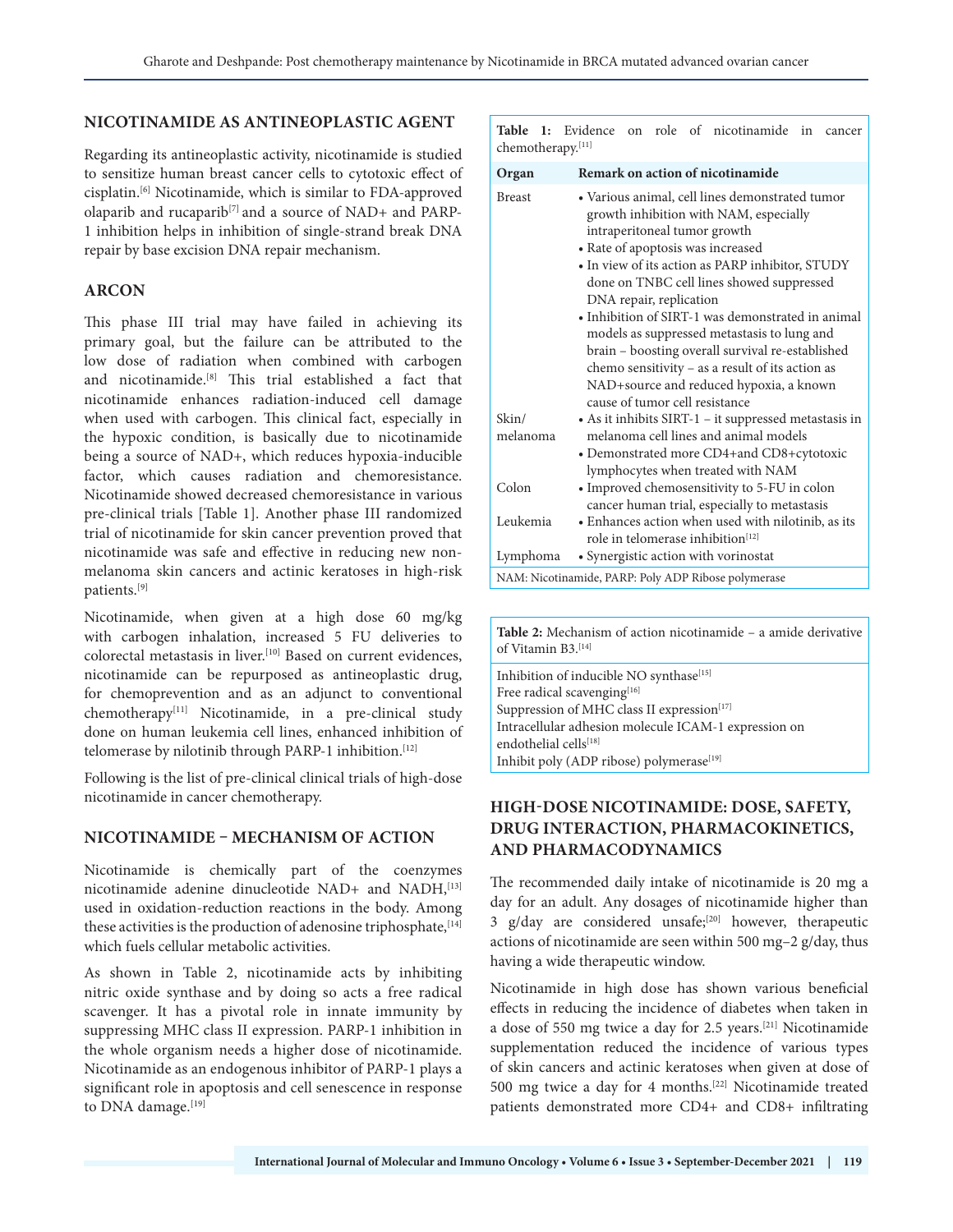lymphocytes than placebo in melanoma lesions.[23] Nicotinamide has anti-angiogenic properties.[24]

Main side effects of high-dose nicotinamide are hepatotoxicity, which is reversible and thrombocytopenia post-hemodialysis.[25] In children, transaminitis is seen, it take  $4-6$  weeks to remit<sup>[26]</sup> Animal studies document oncogenicity, no human data available,<sup>[20]</sup> nicotinamide along with PARP-1 acts on SIRT-1, and the role of SIRT-1 as protooncogenic gene is controversial.[27]

## **CONCLUSION: NICOTINAMIDE AS PARP-1 INHIBITOR**

The majority of currently available PARP-1 inhibitors are NAD competitors and are congeners of nicotinamide moiety[28] Nicotinamide was the first PARP inhibitor identified.[29] FDA-approved PARP-1 inhibitors may cause anemia, neutropenia conversely, nicotinamide helps in bone marrow recovery through its action on hematopoietic stem cells.[30]

We need an economical PARP-1 inhibitor for such patients in Indian subcontinent. In the current scenario, PARP-1 inhibitors are indicated as maintenance therapy after primary chemotherapy in BRCA mutated or BRCA wild type with genomic instability score of  $\geq 42^3$  or  $\geq 33^4$  on my choice Cdx assay (myriad genetic laboratories). If nicotinamide is repurposed as PARP-1 inhibitor in BRCA mutated ovarian, prostate, and breast cancers, then patient compliance and cost-effectiveness can be improvised.

#### **Declaration of patient consent**

Patient's consent not required as there are no patients in this study.

#### **Financial support and sponsorship**

Nil.

#### **Conflicts of interest**

There are no conflicts of interest.

#### **REFERENCES**

- 1. González-Martín A, Pothuri B, Vergote I, Christensen RD, Graybill W, Mirza MR, *et al*. Niraparib in patients with newly diagnosed advanced ovarian cancer. N Engl J Med 2019;381:2391-402.
- 2. Moore K, Colombo N, Scambia G, Kim BG, Oaknin A, Friedlander M, *et al* Maintenance olaparib in patients with newly diagnosed advanced ovarian cancer. N Engl J Med 2018;379:2495-505.
- 3. Lorusso D, Lotz JP, Harter P, Cropet C, Pérez MJ, Schauer C,

*et al*. Maintenance olaparib plus bevacizumab (bev) after platinum-based chemotherapy plus bev in patients (pts) with newly diagnosed advanced high-grade ovarian cancer (HGOC): Efficacy by BRCA1 or BRCA2 mutation in the phase III PAOLA-1 trial. J Clin Oncol 2020;38 Suppl 15:6039-9.

- 4. Coleman RL, Fleming GF, Brady MF, Swisher EM, Steffensen KD, Friedlander M, *et al*. Veliparib with first-line chemotherapy and as maintenance therapy in ovarian cancer. N Engl J Med 2019;381:2403-15.
- 5. Salech F, Ponce DP, Paula-Lima AC, SanMartin CD, Behrens MI. Nicotinamide, a poly [ADP-Ribose] polymerase 1 (PARP-1) inhibitor, as an Adjunctive Therapy for the treatment of Alzheimer's disease. Front Aging Neurosci 2020;12:255.
- 6. Domínguez-Gómez G, Díaz-Chávez J, Chávez-Blanco A, Gonzalez-Fierro A, Jiménez-Salazar JE, Damián-Matsumura P, *et al*. Nicotinamide sensitizes human breast cancer cells to the cytotoxic effects of radiation and cisplatin. Oncol Rep 2015;33:721-8.
- 7. Murai J, Huang SY, Renaud A, Zhang Y, Ji J, Takeda S, *et al*. Stereospecific PARP trapping by BMN 673 and comparison with olaparib and rucaparib. Mol Cancer Ther 2014;13:433-43.
- Janssens GO, Rademakers SE, Terhaard CH, Doornaert PA, Bijl HP, van den Ende P, *et al*. Accelerated radiotherapy with carbogen and nicotinamide for laryngeal cancer: Results of a phase III randomized trial. J Clin Oncol 2012;30:1777-83.
- 9. Chen AC, Martin AJ, Choy B, Fernández-Peñas P, Dalziell RA, McKenzie CA, *et al*. A phase 3 randomized trial of nicotinamide for skin-cancer chemoprevention. N Engl J Med 2015;373:1618-26.
- 10. Gupta N, Saleem A, Kötz B, Osman S, Aboagye EO, Phillips R, *et al*. Carbogen and nicotinamide increase blood flow and 5-fluorouracil delivery but not 5-fluorouracil retention in colorectal cancer metastases in patients. Clin Cancer Res 2006;12:3115-23.
- 11. Nikas IP, Paschou SA, Ryu HS. The role of nicotinamide in cancer chemoprevention and therapy. Biomolecules 2020;10:477.
- 12. Muhammad N, Ahmad A, Nafi S, Ahmad F, Hamid Z, Sulong S. Potential association of nicotinamide on the telomerase activity and telomere length mediated by PARP-1 mechanism in myeloid cancer. Sains Malaysiana 2020;49:839-46.
- 13. Rolfe HM. A review of nicotinamide: Treatment of skin diseases and potential side effects. *J Cosmet Dermatol* 2014;13:324-8.
- 14. Ungerstedt JS, Blömback M, Söderström T. Nicotinamide is a potent inhibitor of proinflammatory cytokines. Clin Exp Immunol 2003;131:48-52.
- 15. Andrade J, Ramírez R, Conde M, Sobrino F, Bedoya FJ. Nicotinamide inhibits inducible nitric oxide synthase enzyme activity in macrophages by allowing nitric oxide to inhibit its own formation. Life Sci 1997;61:1843-50.
- 16. Getoff N. Vitamin free radicals and their anticancer action. Review. *In Vivo* 2009;23:599-611.
- 17. Papaccio G, Ammendola E, Pisanti FA. Nicotinamide decreases MHC class II but not MHC class I expression and increases intercellular adhesion molecule-1 structures in non-obese diabetic mouse pancreas. J Endocrinol 1999;160:389-400.
- 18. Wu BJ, Yan L, Charlton F, Witting P, Barter PJ, Rye KA. Evidence that niacin inhibits acute vascular inflammation and